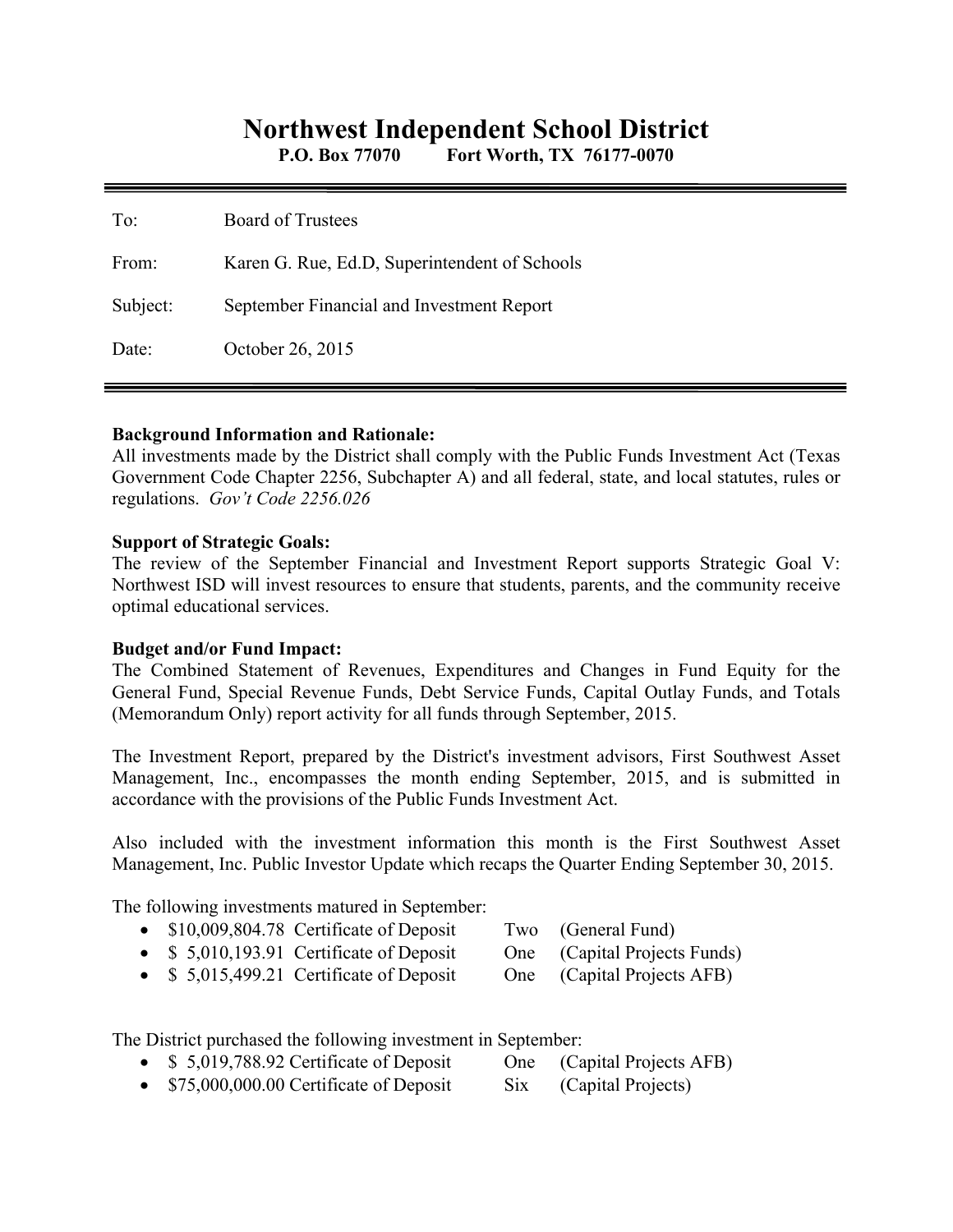Investments for the District's General Fund, Debt Service Funds, Capital Projects Funds, and Internal Service Funds total \$240,069,102.00 as of September 30, 2015.

|                               | Yield           |                     |  |  |  |
|-------------------------------|-----------------|---------------------|--|--|--|
|                               | to              |                     |  |  |  |
| <b>Fund</b>                   | <b>Maturity</b> | <b>Market Value</b> |  |  |  |
| General Fund                  | 0.360%          | \$76,368,175.21     |  |  |  |
| Special Revenue Funds         | 0.308%          | 1,168,374.31        |  |  |  |
| Debt Service Funds            | 0.341%          | 20,315,279.11       |  |  |  |
| <b>Capital Projects Funds</b> | 0.346%          | 104,659,081.18      |  |  |  |
| Capital Projects Funds - AFB  | $0.401\%$       | 37,558,192.19       |  |  |  |
| Total                         | $0.359\%$       | \$240,069,102.00    |  |  |  |

Board Policy states that, "The investment portfolio shall be diversified in terms of investment instruments, maturity scheduling, and financial institutions to reduce risk of loss resulting from over concentration of assets in a specific class of investments, specific maturity, or specific issuer."

The District portfolio is concentrated in terms of **investment instruments** (Certificates of Deposit). These concerns are addressed by the low risk nature of the certificates of deposit and the maintenance of collateral by the various financial institutions to guarantee the safety of the investments.



| <b>Portfolio Composition by Security Type</b> |       |  |  |  |
|-----------------------------------------------|-------|--|--|--|
| Local Government Investment Pool              | $5\%$ |  |  |  |
| Certificates of Deposit                       | 80%   |  |  |  |
| <b>Bank Deposit</b>                           | 15%   |  |  |  |

#### **Portfolio Composition by Issuer**

| Local Government Investment Pool | $5\%$ | Plains    | 42%   |
|----------------------------------|-------|-----------|-------|
| Certificates of Deposit          | 80%   | EastWest  | 28%   |
| Bank Deposit                     | 15%   | Compass   | 15%   |
|                                  |       | Greenbank | $6\%$ |
|                                  |       | Texpool   | $5\%$ |
|                                  |       | Woodhaven | $4\%$ |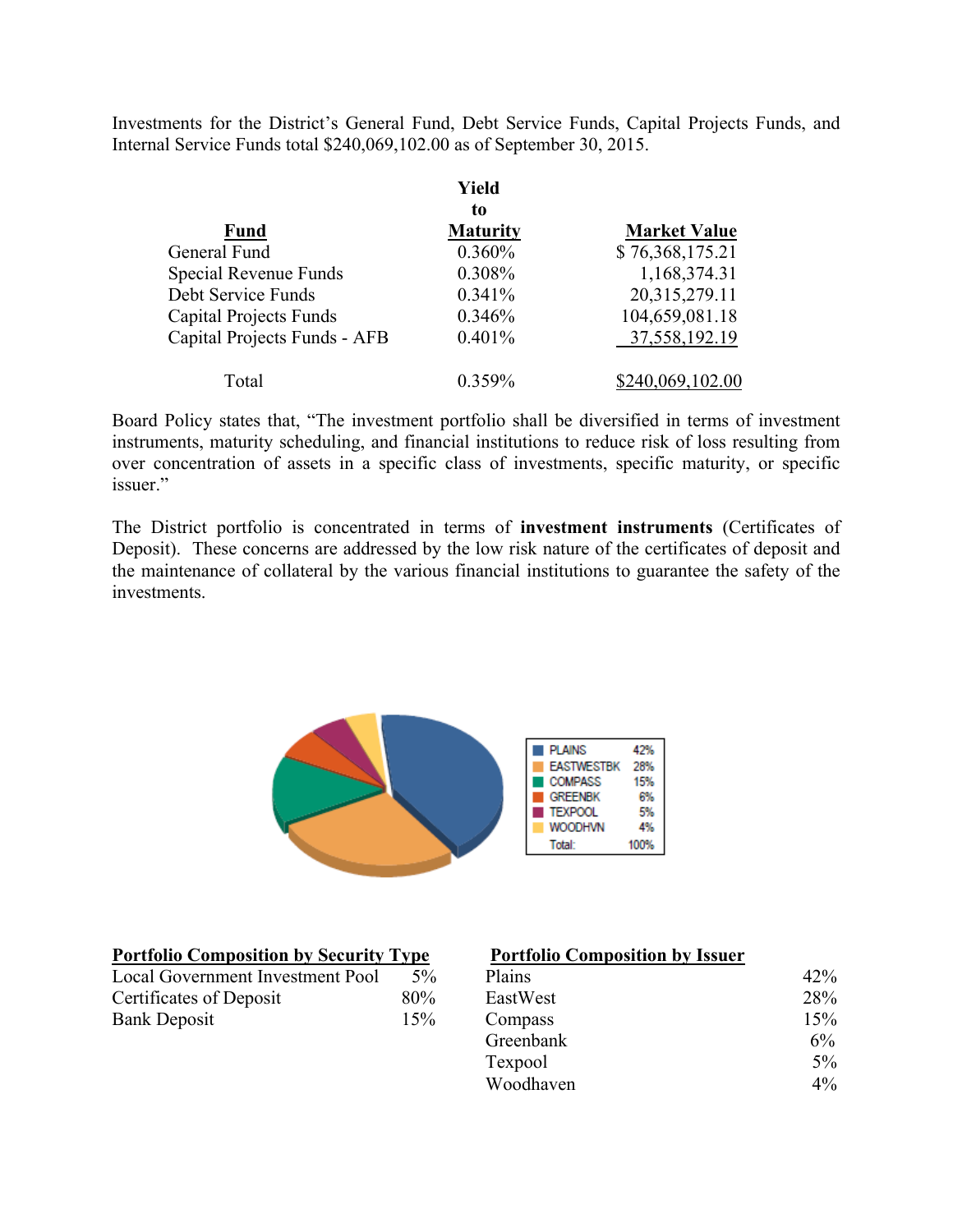

The District portfolio is diversified in terms of **maturity scheduling:** 

|                 | <b>Maturity Schedule</b> |                 |  |  |
|-----------------|--------------------------|-----------------|--|--|
| Overnight       | 20%                      | \$48,286,936.26 |  |  |
| $0 - 3$ Months  | $21\%$                   | 50,155,809.05   |  |  |
| $3 - 6$ Months  | 16%                      | 38, 583, 745.85 |  |  |
| $6 - 12$ Months | 43%                      | 103,042,610.84  |  |  |

The District portfolio currently outperforms all the **benchmark comparisons**.



Note 1: CMT stands for Constant Maturity Treasury. This data is published in Federal Resente Statistical Release H.15 and represents an average of all actively traded Treasury securities having that time remaining until ma

Note 2: Benchmark data for TexPool is the monthly average yield.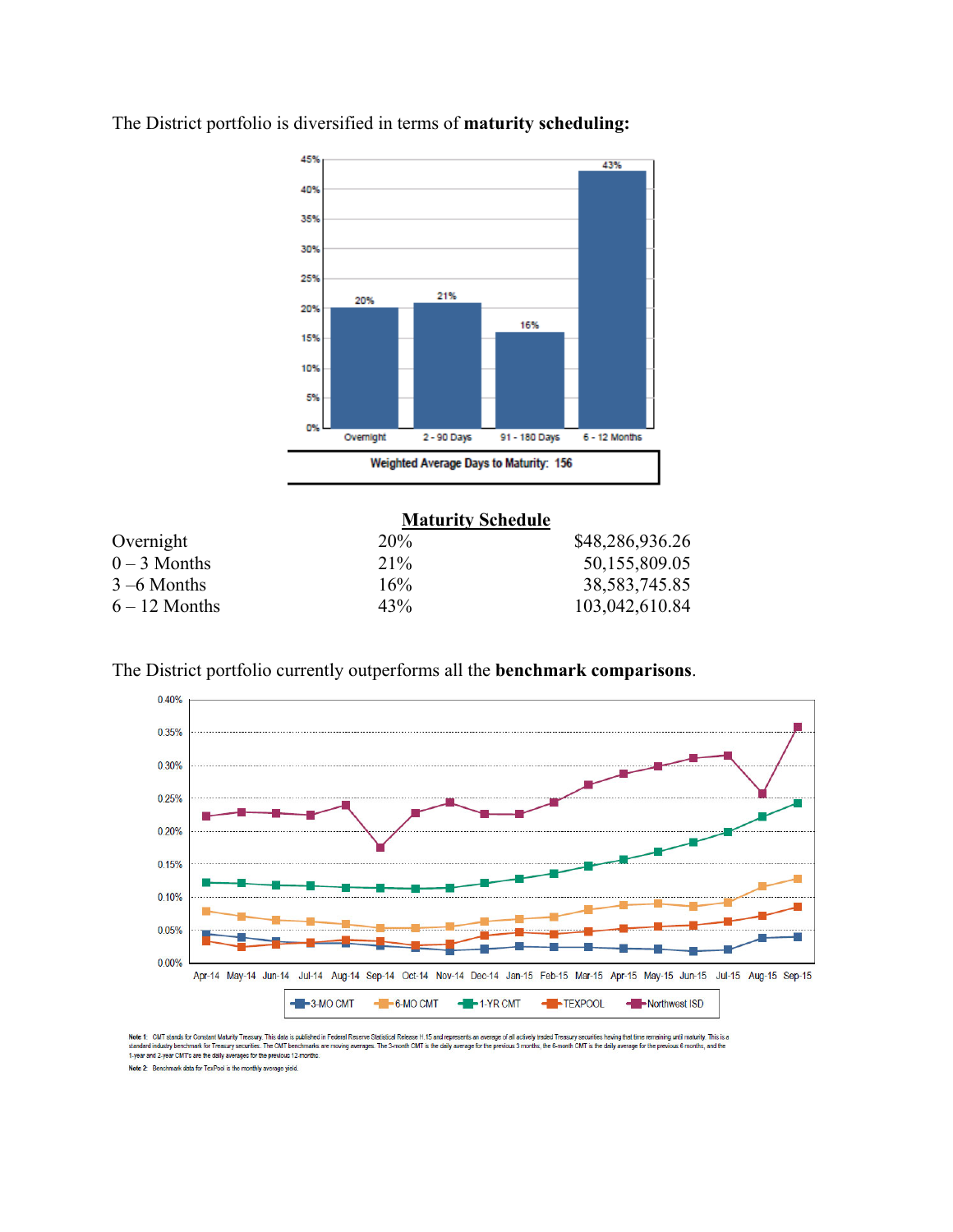

## The **TexPool Economic & Market Commentary for October, 2015**, notes that,

### **The Fed has no cred**

When the Federal Reserve decided to leave rates near zero in its September policymaking meeting, it was more than disappointing. It struck a serious blow to its credibility. While the Fed can't and shouldn't make promises, it has been giving strong indications in its economic projections and in most speeches that the economy is finally conducive to a hike. Our view of Chair Janet Yellen and company is now a case of "watch what they do, not what they say." The markets have lost some faith, too. When in a speech last week Yellen floated—yet again—the possibility that a rate hike could still happen this year, few believed her. The market is pricing in far less of a probability.

Yellen has been praised as a consensus builder, apt at finding common ground between differing opinions. But she had a consensus on a hike and didn't go with it. Thirteen of the 17 Fed governors and presidents, according to the last release of economic projections, indicated they thought the Fed should raise rates in 2015. That's more than 75%—closer to a mandate than a majority.

It is worrisome that the Fed seems to be letting the implications of a China slowdown derail it even in the face of solid domestic figures. Macroeconomic disturbances are always going to happen somewhere in the world and the Fed can't be swayed by any but the most potentially disastrous. China is important, but it doesn't drive U.S. activity and GDP (the latter just revised up to a strong 3.9%). The Fed is letting what has little negative implications on the U.S. sway policy, when significant issues could eventually arise, such as rising inflation, slowing retail sales or stagnating manufacturing. The Fed can't get any more stimulative if it is already as stimulative as it can get.

So where does it put us and most money market managers? Pretty much right where we were ahead of the September meeting. We will continue to position ourselves for the Federal Open Market Committee (FOMC) to announce a move this month or in December, but we won't be